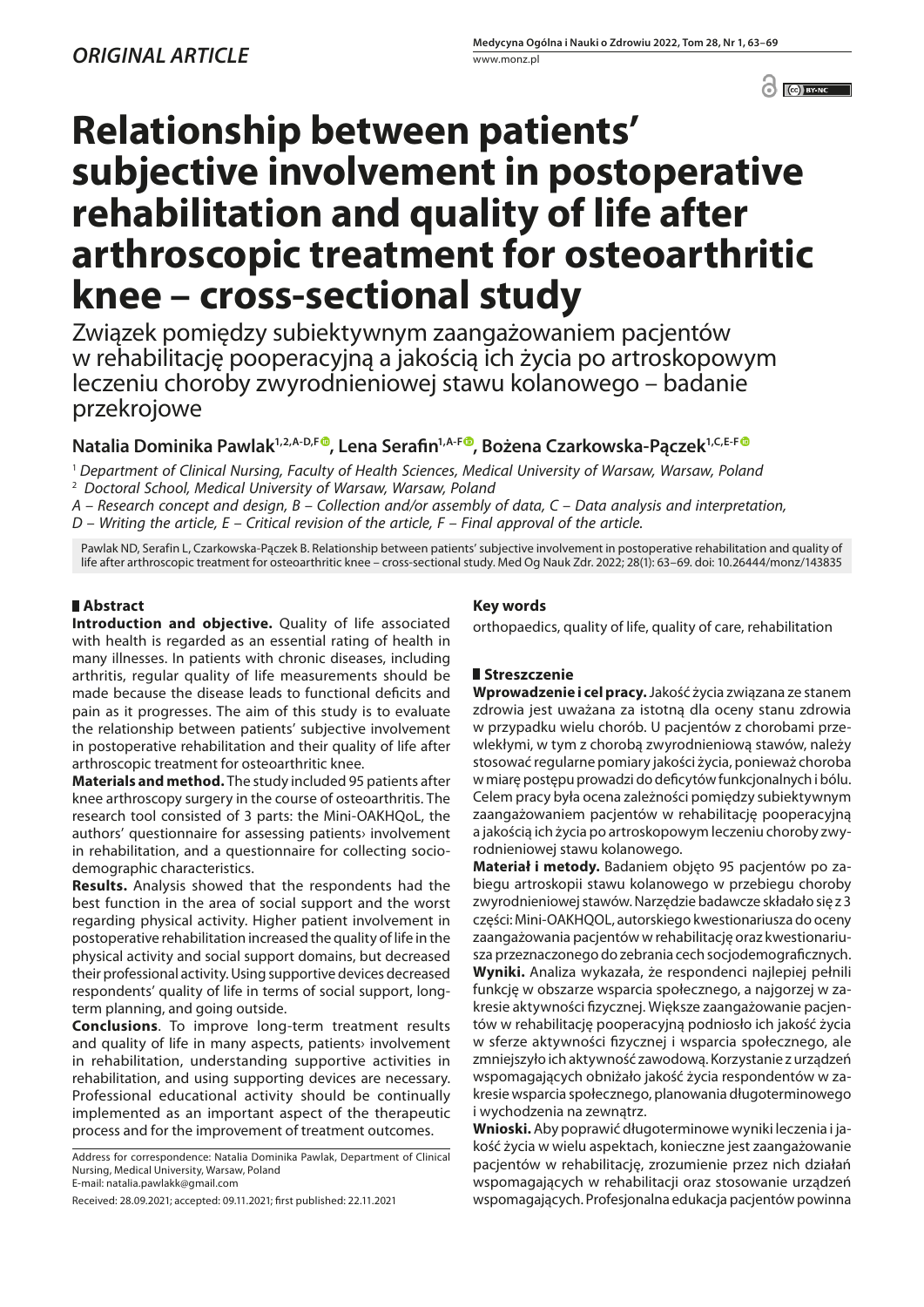być stale prowadzona jako ważny aspekt procesu terapeutycznego i dla poprawy wyników leczenia.

#### **Słowa kluczowe**

ortopedia, jakość życia, jakość opieki, rehabilitacja

### **INTRODUCTION**

The concept of quality of life (QoL) focuses on measuring 'goodness' in many aspects of life, including emotional response to life situations, disposition, sense of accomplishment, life satisfaction, job satisfaction, and personal relationships [1, 2, 3]. QoL associated with health is regarded as an essential rating of health in many illnesses [2].

The measurement of QoL among adults with chronic diseases can support a formal, normalized, important, and reliable way of managing patient interventions for health care evaluation [4]. Some of the most important factors affecting the QoL are symptoms including pain, functional impairment, and disability [5]. These symptoms often accompany osteoarthritis which is an increasingly important problem for health care systems worldwide. Osteoarthritis is a common, slowly progressive, and incurable disease of the joints that involves the cartilage breaking down and worsening condition of bone joints [6]. Most people with osteoarthritis have chronic pain in a degenerated knee joint that affects their QoL in many aspects [3, 7].

Knee arthroscopic debridement is a significant advance in the treatment of severe pathological osteoarthritis, but it does not provide a full guarantee of improving the QoL of patients; therefore, rehabilitation is integrated with arthroscopy. This is mainly focused on the possibly of gaining painless movements after surgery, improving the range of motion, and striving for independence in everyday activities [3, 7, 8]. Patients who follow recommendations have a higher overall QoL [9]; hence, health care professionals who provide education for patients, conduct treatment, and support the treatment process, should constantly monitor and recognize variables affecting patients› QoL.

In patients with chronic diseases, including arthritis, regular QoL measurements should be made because the disease leads to functional deficits and pain as it progresses [10]. There are many instruments for measuring QoL. They are usually used to measure the effect of the disease on pain and symptoms, as well as assess physical health, psychological functioning, and social functioning [2]. One of the tools used to measure QoL among patients suffering from osteoarthritis is the 'Mini-Osteoarthritis Knee and Hip Quality of Life' (Mini-QAKHQoL) questionnaire. This questionnaire is short, and easy to understand and administer [11, 12, 13]. A few studies have been conducted on the QoL using the Mini-OAKHQoL questionnaire [13, 14, 15, 16], but there is still insufficient knowledge about the relation of the QoL after knee arthroscopic debridement, patients' subjective assessment of involvement in rehabilitation process after surgery, and outcomes of the surgery.

#### **OBJECTIVE**

The aim of this study was to assess the relationship between patients' subjective involvement in postoperative rehabilitation and their QoL after arthroscopic debridement for the osteoarthritic knee. The rehabilitation in this study was intended to restore the desired range of motion in the joint and muscle strength using kinesiotherapy. The specific research questions were:

- 1. What is the level of QoL among patients after arthroscopic debridement for osteoarthritic knee?
- 2. What is the self-assessment of patients› involvement in postoperative rehabilitation, after when they have started rehabilitation surgery, self-assessment of their involvement, self-assessment of the impact of rehabilitation on the scope of knee movement, and using supporting devices such as crutches or a walker?
- 3. To what extent do socio-demographic variables (age, education, marital status, and socio-professional status) affect the overall QoL?

#### **MATERIALS AND METHODS**

**Study design and participants.** The study used a crosssectional survey design. The STROBE reporting guidelines were used in both the framing and reporting of this study. A convenience sample was used for the purpose of this study. An anonymous questionnaire survey was conducted at the Orthopaedic and Traumatic Outpatient Clinic among patients after knee arthroscopic debridement surgery in the course of osteoarthritis in the second and third quarters of 2019. Approval was obtained from the hospital director. Criteria for inclusion in the study were age of 20–85 years, osteoarthritis, and 2 months (+/- one week) having passed after the arthroscopic debridement for osteoarthritis of the knee. Data collection was been performed during the second follow-up visit for orthopaedic consultation.

Respondents were informed of the aim of the research and that it only for scientific purposes. Returning the completed questionnaire was synonymous with consent to participate in the study.

The sample size was determined based on rule of thumb according to Green's procedures used to testing multiple correlation sample sizes [17, 18]. An N value that was adequate for the purposes of the study was used,  $N > 114$ . There were 120 patients who had undergone knee arthroscopic debridement on the basis of degenerative changes detected in the knee joint during the study period who qualified for the study. There were 25 patients who did not enter the anonymous study but did not provide a reason. All the questionnaires completed by 95 respondents were analysed. The response rate was 79.1%. A few of the patients received a questionnaire to complete at home and returned it on their next visit to the orthopaedic clinic.

**Questionnaire design.** The questionnaire consisted of 3 parts. Part one involved the Mini-OAKHQoL developed by Rat et al. (2005) for the measurement of the QoL of people with osteoarthritis of the lower limbs [19]. The Mini-OAKHQoL can be used specifically to assess health-related QoL [11, 12, 13]. The original questionnaire was developed in French and later in English [13, 19]. The Mini-OAKHQoL is used to asses QoL in 5 domains: physical activities (AP), mental health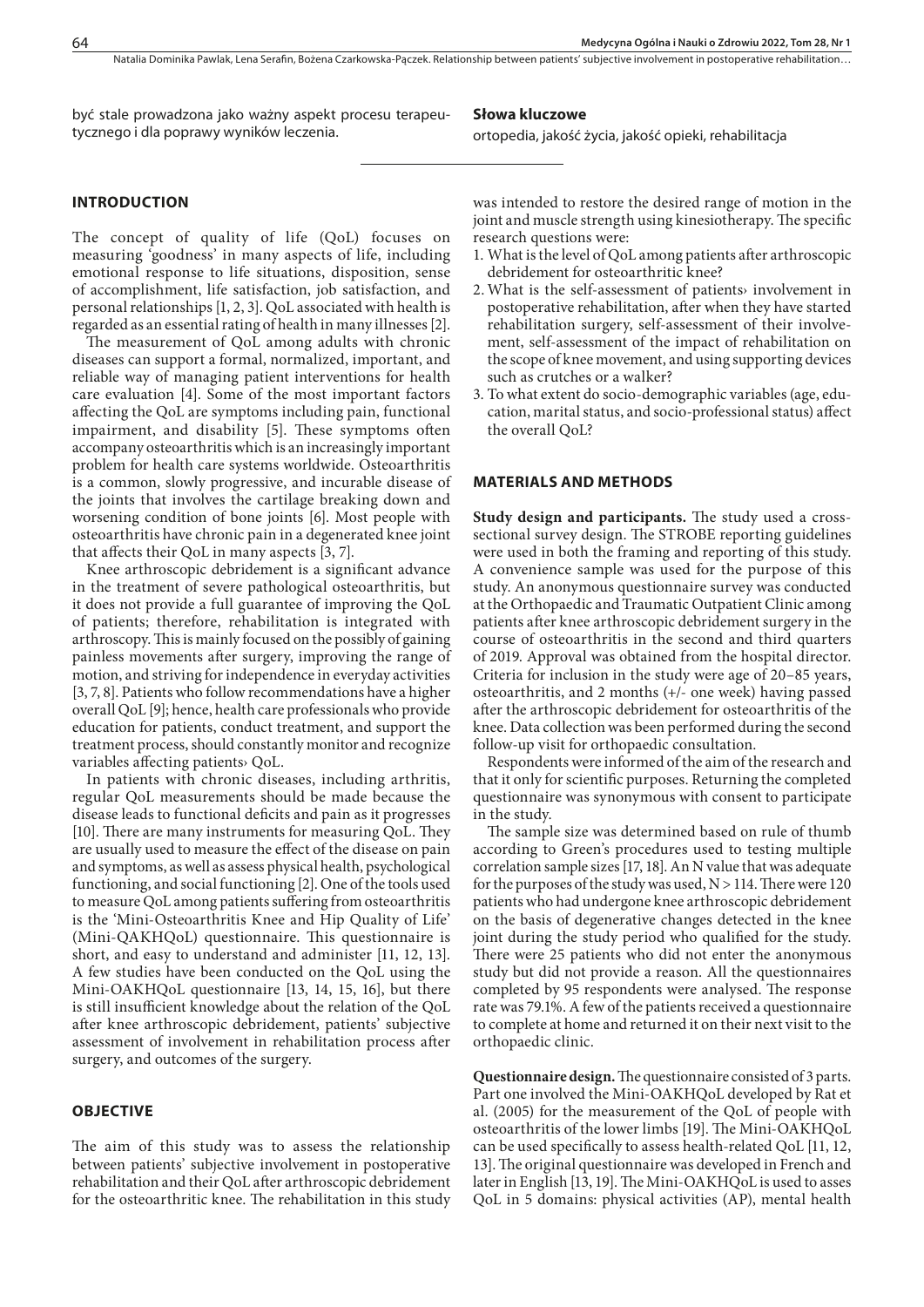(SM), pain (D), social support (SS), social functioning (AS), and independent items, such as personal activities, fear of being dependent, and sexual activity. Each item is measured on a numerical scale from 0–10, with various possible answers ranging between 'not at all' and 'a great deal' to 'never' and 'all the time', and between 'not at all' and 'unbearable'.

The mean item score is the corresponding dimension score, with lower scores representing a better QoL. The interpretation of 2 domains (social support and social functioning) needed to be reversed because lower scores meat worse QoL in these items. Internal consistency was measured using Cronbach's alpha for the original version and individual domains. Cronbach's alpha was 0.95 for physical activities, 0.86 for mental health), 0.90 for pain, 0.78 for social support, and 0.82 for social functioning [19].

Part 2 consists of 4 questions. Questions 1, 3, and 4 were presented on a scale of 1–10, and question 2 involved a single choice from a-do. The questions were developed based on the literature [8, 13, 14, 19]. This part was created to supplement the questions on postoperative rehabilitation (respondents' subjective assessment of using postoperative rehabilitation, the scope of knee movements, and the use of supporting devices). Part 3 consisted of 8 questions concerning the socio-demographic data of the respondents (gender, age, height, weight, education, marital status, place of residence, social status, and professional status).

This study is the first application of the Polish version of the Mini-OAKHQoL. Translation and validation of the instrument were performed. According to Maneesriwongul et al. [16], the translation method used was double-forward translation. A pilot study was conducted in April 2019 with 30 patients after knee arthroscopy for face validation. Analysis of the results did not show a need for major changes in the development of the tool. Only minor changes in wording were made in the versions based on responses provided in the pilot test. The time for completing the whole questionnaire was 8–12 minutes.

Cronbach's α value was also assessed for the Mini-OAKHQoL's internal consistency in the main study. Cronbach's α was 0.94 for physical activities, 0.93 for mental health, 0.93 for pain, 0.88 for social support, and 0.26 for social functioning. The low reliability for this subscale was confirmed in the correlation analysis – the questions were unrelated ( $p=0.151$ ). Therefore, in further analysis, 2 items included in this subscale were considered as separate items: 'long-term planning' and 'going outside'. Cronbach's α values reflected 'good' levels of internal consistency, except for one subscale [19], which was excluded and in further analysis considered as 2 separate questions.

**Data analysis.** Data analysis was performed using SPSS Statistics version 25 (IBM Corp.) and Microsoft Office. Descriptive statistics were used to assess sample characteristics. Categorical data were summarised using counts and percentages. For continuous variables, the following descriptive statistics were used: the mean, standard deviation, and range (min-max). The normality of the data distribution was evaluated using the Kolmogorov-Smirnov test. After determining that the distribution was not normal, a non-parametric *U* Mann-Whitney test was used to compare 2 groups, while the Kruskal-Wallis test was used for 3 or more groups. Spearman's rank correlation analysis was used to measure the strength and direction of association between 2 ranked variables. The classical threshold of *p*≤0.05 was considered as the level of significance.

**Ethical consideration.** The data collection was conducted according to ethical principles. All respondents were informed about and included informed consent, confidentiality, and the right to withdraw from participation at any time without presenting a reason. Permission was obtained from the Ethical Committee (AKBE/236/2019). The responders' names were not recorded on the questionnaire, thus rendering the data anonymous. Informed consent was indicated by voluntary participation in the survey.

#### **RESULTS**

**Sample characteristics.** The study involved 95 patients who underwent knee arthroscopy for osteoarthritis. Table 1 shows the socio-demographic characteristics of the study group (gender, age, education, marital status, place of residence, and socio-professional status). The mean age of the participants was 53.1 (*SD*=10.9) years. The youngest patient was 25, and the oldest 81-years-old.

**Involvement in rehabilitation and subjective evaluation of its outcomes.** The majority of participants of the study started rehabilitation on the first day after surgery (63.7%, n=58), 28.6% started between the second and sixth days  $(n=26)$ , 4.4% started in the week after surgery  $(n=4)$ , and 3.3% started later (n=3). The average subjective assessment of the respondents› involvement in rehabilitation was 9.22 (*SD*=1.3) on a scale of 1–10 (where 1 means, 'I do not use',

|  | Table 1. Characteristics of patients (n=95) after knee arthroscopy |  |  |  |  |
|--|--------------------------------------------------------------------|--|--|--|--|
|--|--------------------------------------------------------------------|--|--|--|--|

| Characteristics of respondents | n              | %     |
|--------------------------------|----------------|-------|
| Women                          | 63             | 66.3  |
| Men                            | 32             | 33.7  |
| ≤40 yrs                        | 13             | 13.7  |
| 41-50 yrs                      | 20             | 21.1  |
| 51-60 yrs                      | 40             | 42.1  |
| 61-70 yrs                      | 15             | 15.8  |
| $>70$ yrs                      | $\overline{7}$ | 7.4   |
| primary                        | $\mathbf 0$    | 0.0   |
| lower secondary                | $\mathbf{0}$   | 0.0   |
| vocational                     | 16             | 16.8  |
| secondary                      | 48             | 50.5  |
| higher                         | 31             | 32.6  |
| single                         | $\overline{4}$ | 4.2   |
| married                        | 68             | 71.6  |
| widower/widow                  | 14             | 14.7  |
| divorced                       | 9              | 9.5   |
| city                           | 82             | 86.3  |
| village                        | 13             | 13.7  |
| student                        | $\Omega$       | 0.0   |
| professionally active          | 70             | 73.7  |
| retired pensioner              | 18             | 18.9  |
| unemployed                     | 7              | 7.4   |
|                                | 95             | 100.0 |
|                                |                |       |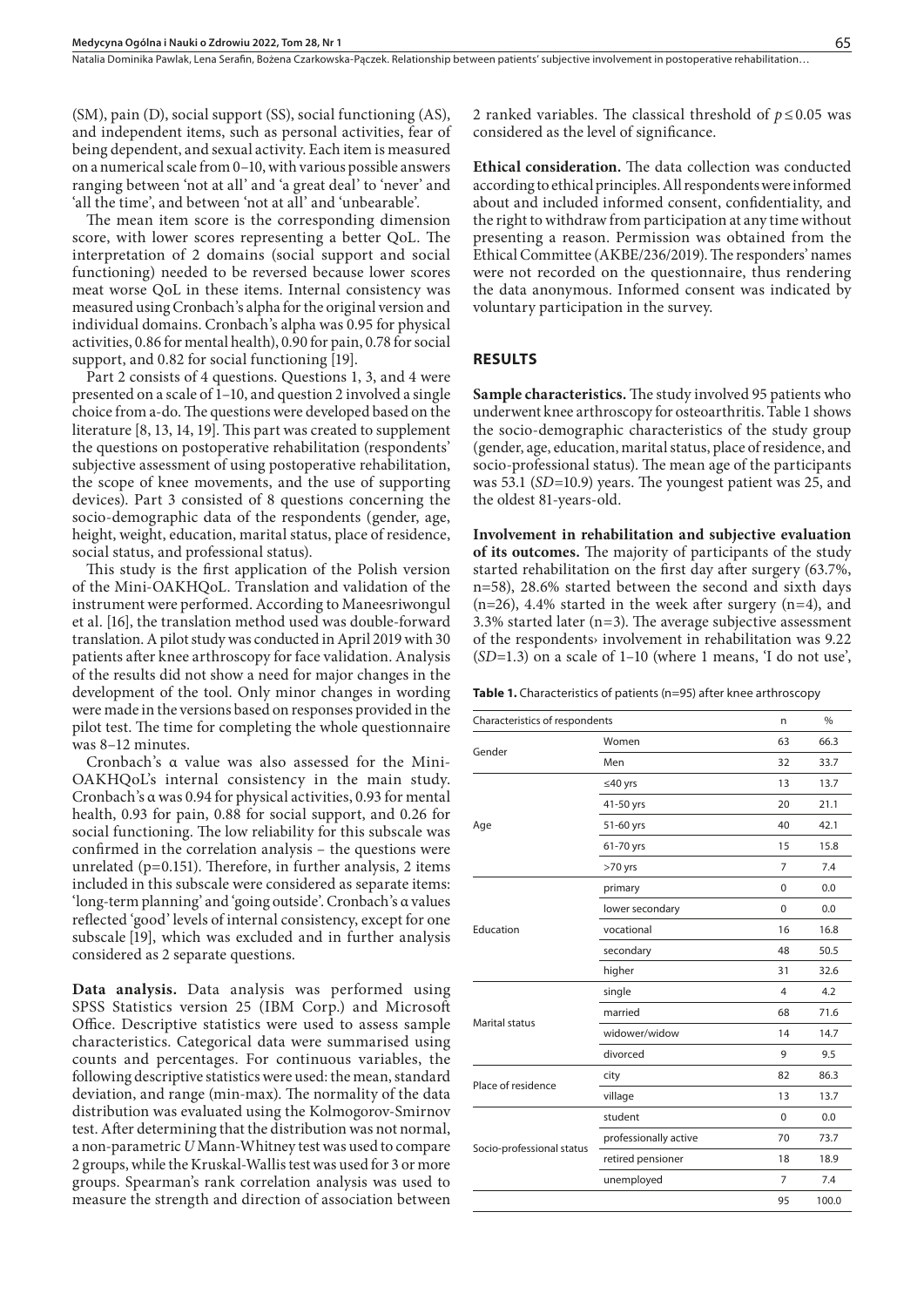and 10 means, 'I use all the time'). This means that almost everyone had great involvement.

On a similar scale of 1–10, respondents assessed their subjective feelings regarding the impact of rehabilitation on the scope of knee movement. The results showed that participants positively assessed the impact with a mean of 9.05 (*SD*=1.6). An evaluation of using supporting devices in everyday functioning was conducted using the same scale of 1–10. The participants used supporting devices, including crutches, and a walking frame to a small extent with a mean of 2.04 (*SD*=2.4).

**QoL.** The results are presented for all respondents together and according to the variables in the form of descriptive analyses for the domains and separate items. Better QoL of the respondents corresponds with higher values in the categories of social support, long-term planning, and going outside, as well as lower values in the other categories (indicating higher the frequency of difficulties and limitations). Analysis showed that the respondents had the best function in the area of social support (86.47 scores) and the worst regarding physical activity (23.65 scores). Detailed information regarding the assessment of the QoL of the respondents is provided in Table 2.

**Table 2.** QoL of all subjects (n = 95) after knee arthroscopy in the course of osteoarthritis (descriptive analysis)

| <b>OAKHOoL</b>              | M     | SD   | Min  | Max   |  |
|-----------------------------|-------|------|------|-------|--|
| <b>OoL domains</b>          |       |      |      |       |  |
| physical activity (AP)      | 23.65 | 19.1 | 10.0 | 85.0  |  |
| mental health (SM)          | 20.84 | 19.4 | 10.0 | 96.7  |  |
| pain (D)                    | 18.70 | 17.3 | 10.0 | 90.0  |  |
| social support (SS)         | 86.47 | 22.4 | 10.0 | 100.0 |  |
| Separate items              |       |      |      |       |  |
| Long-term planning (LT)     | 78.32 | 28.7 | 10.0 | 100.0 |  |
| going outside (GO)          | 77.63 | 25.7 | 10.0 | 100.0 |  |
| professional activity (PA)  | 21.68 | 18.5 | 10.0 | 90.0  |  |
| fear of being dependent (F) | 20.95 | 22.1 | 10.0 | 100.0 |  |
| sexual activity (S)         | 21.37 | 23.3 | 10.0 | 100.0 |  |

\*M – mean; SD – standard deviation; Min-Max – minimum-maximum

**Table 3.** Correlation between age, education and QoL domains and separate items

|                             |           | Rho Spearman |  |  |
|-----------------------------|-----------|--------------|--|--|
| <b>OAKHQoL</b>              | Age       | Education    |  |  |
| <b>QoL domains</b>          |           |              |  |  |
| Physical activities (AP)    | $0.43**$  | $-0.50**$    |  |  |
| Mental health (SM)          | $0.26*$   | $-0.33**$    |  |  |
| Pain (D)                    | $0.28*$   | $-0.28*$     |  |  |
| Social support (SS)         | $-0.31*$  | $0.36***$    |  |  |
| Separate items              |           |              |  |  |
| Long-term planning (LTP)    | $-0.38**$ | $0.27*$      |  |  |
| Going outside (GO)          | $-0.40**$ | $0.28*$      |  |  |
| Professional activity (PA)  | $0.27*$   | $-0.33**$    |  |  |
| Fear of being dependent (F) | $0.36**$  | $-0.32*$     |  |  |
| Sexual activity (S)         | $0.36**$  | $-0.26*$     |  |  |
|                             |           |              |  |  |

 $*$ p ≤ 0.05;  $*$  $*$ p ≤ 0.01

Among socio-demographic variables, age was statistically related to all domains of QoL, and separate items. This means that as the age increases, the QoL decreases in the assessed domains and in the separate items examined. The strongest correlation was revealed between age and physical activity domain (rho=0.43; p<0.001) (Tab. 3.).

The higher the subjects' education level, the higher the QoL they had in the assessed domains and separated items, which means that the frequency of difficulties and limitations was domains of education and physical activity (rho=-0.50; p<0.001). The specific correlations are presented in Table 3.

The marital status of the subjects was correlated with the majority of QoL aspects analysed. Widowed and divorced people presented significantly lower QoL with regards to physical activity, mental health, pain, and sexual activity, than married and single respondents. Significantly better functioning in terms of social support and going outside was achieved by married and single respondents, which means that they presented better functioning in this aspect than others (Tab. 4).

The QoL of respondents in all assessed domains and their functioning in measured separate items was significantly associated with their socio-professional status. Pensioners and retirees presented significantly lower QoL in measured domains, and the majority of separate items than unemployed and professionally active respondents. Significantly better QoL in terms of social support, going outside, and professional activity was presented by professionally active respondents (Tab. 4).

[Insert Table 4 here]

The nalysis revealed that higher patient involvement in postoperative rehabilitation increased QoL in the physical activity and social support domains, but decreased their professional activity. Increased range of movements after rehabilitation was correlated with all measured domains and separate items. The sooner patients started rehabilitation after surgery, the better the QoL in all analysed domains, as well as in the separate items, such as long-term planning, professional activity, fear of being dependent, and sexual activity. Using supportive devices decreased respondents' QoL in terms of social support, long-term planning, and going outside. Table 5 shows all correlations between QoL domains and additional questions regarding patients' subjective assessment of rehabilitation and its outcomes.

#### **DISCUSION**

This study aimed to assess QoL after knee arthroscopy for osteoarthritis, and its relationship with patients' subjective involvement in postoperative rehabilitation. Respondents had the lowest overall QoL in the area of physical activities. This was also indicated in an earlier study as a serious issue in a group of patients with knee osteoarthrosis [20]. Moreover, there is evidence that knee arthroscopy improved physical performance and QoL in patients aged 65 years or less at more than 2 years after surgery [21]. Considering the fact that the respondents included in the current study were examined within about 2 months after surgery, difficulties in physical activity could have been a significant factor that reduced their QoL. Importantly, the later they started rehabilitation after surgery, the worse they assessed their QoL in most of the analysed domains. This is why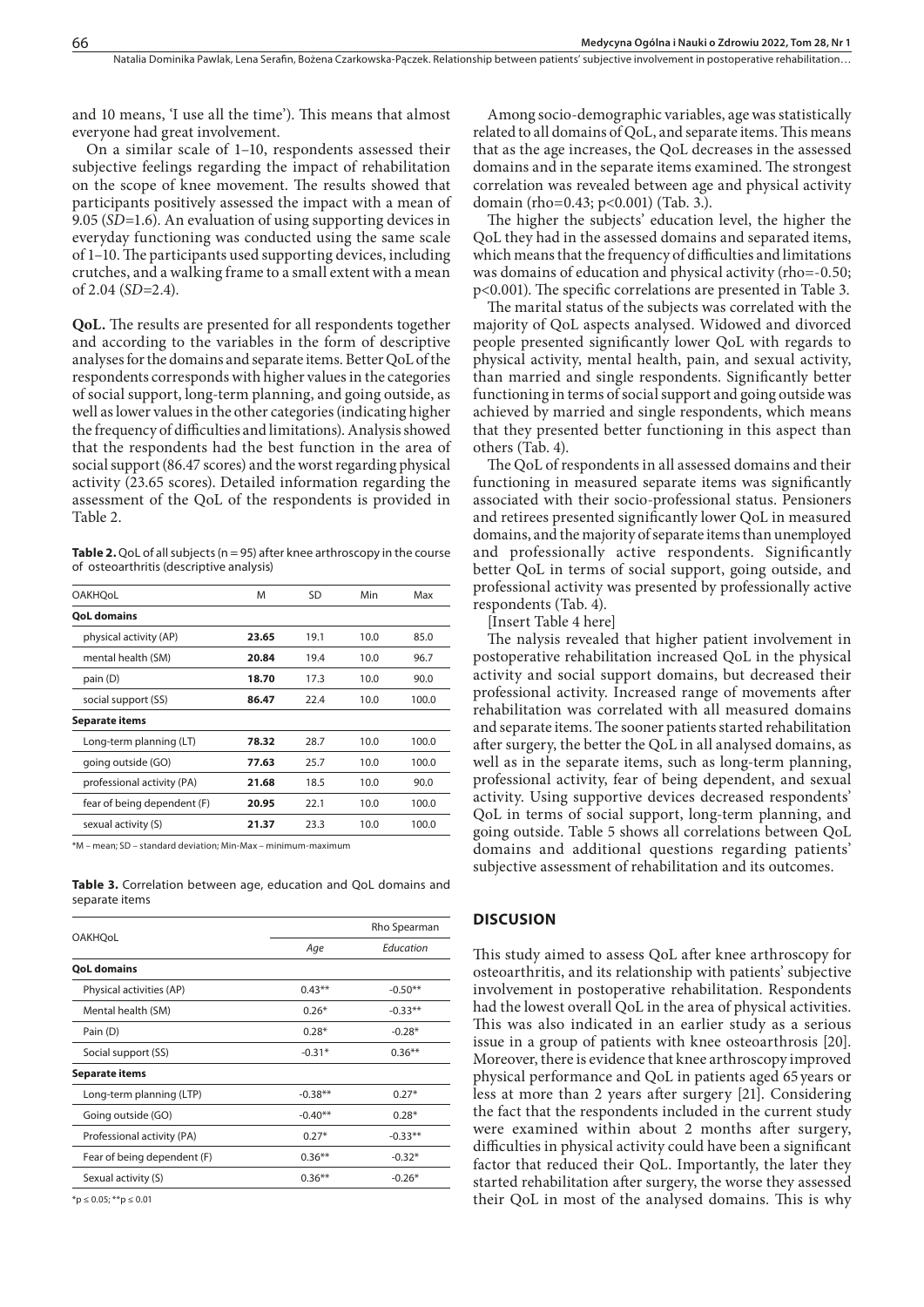Natalia Dominika Pawlak, Lena Serafin, Bożena Czarkowska-Pączek . Relationship between patients' subjective involvement in postoperative rehabilitation…

**Table 4.** Correlation between marital status, socio-professional status, QoL domains and separate items (n=95)

|                             | <b>Marital Status</b> |               |         |               |                   |               |          | Socio-professional status |            |                          |               |                      |               |              |               |            |
|-----------------------------|-----------------------|---------------|---------|---------------|-------------------|---------------|----------|---------------------------|------------|--------------------------|---------------|----------------------|---------------|--------------|---------------|------------|
|                             | single                |               | married |               | widower/<br>widow |               | divorced |                           |            | professionally<br>active |               | retired<br>pensioner |               | unemployed   |               |            |
|                             | N                     | Mean<br>Range | N       | Mean<br>Range | N                 | Mean<br>Range | N        | Mean<br>Range             | H          | N                        | Mean<br>Range | N                    | Mean<br>Range | $\mathsf{N}$ | Mean<br>Range | H          |
| <b>OoL domains</b>          |                       |               |         |               |                   |               |          |                           |            |                          |               |                      |               |              |               |            |
| Physical activities (AP)    |                       | 26.88         |         | 44.87         |                   | 59.43         |          | 63.28                     | $8.58**$   | 70                       | 40.64         | 18                   | 73.94         |              | 54.86         | $21.76***$ |
| Mental health (SM)          |                       | 29.38         |         | 44.73         |                   | 56.14         |          | 68.33                     | $9.87*$    |                          | 42.31         |                      | 68.31         |              | 52.71         | $14.37**$  |
| Pain (D)                    |                       | 44.75         | 68      | 44.46         | 14                | 53.43         |          | 67.78                     | $8.37*$    |                          | 42.72         |                      | 65.97         |              | 54.57         | 13.97**    |
| Social support (SS)         |                       | 52.13         |         | 53.46         |                   | 30.18         |          | 32.61                     | 13.86**    |                          | 53.17         |                      | 30.69         |              | 40.79         | $12.19***$ |
| Separate items              |                       |               |         |               |                   |               |          |                           |            |                          |               |                      |               |              |               |            |
| Long term planning (LTP)    |                       | 71.38         |         | 49.43         |                   | 34.64         |          | 47.56                     | 6.82       |                          | 51.60         |                      | 31.78         |              | 53.71         | $8.30**$   |
| Going outside (GO)          | $\overline{4}$        | 79.50         |         | 51.79         |                   | 37.50         | 9        | 21.67                     | 17.69**    |                          | 54.68         | 18                   | 27.56         |              | 33.79         | $16.76***$ |
| Professional activity (PA)  |                       | 40.63         | 68      | 46.29         | 14                | 52.25         |          | 57.56                     | 2.37       |                          | 43.32         |                      | 65.14         |              | 50.71         | $10.92**$  |
| Fear of being dependent (F) |                       | 33.00         |         | 46.82         |                   | 48.18         |          | 63.28                     | 6.01       |                          | 42.70         |                      | 65.61         |              | 55.71         | $15.46**$  |
| Sexual activity (S)         |                       | 30.00         |         | 44.62         |                   | 58.21         |          | 65.67                     | $11.16***$ |                          | 42.44         |                      | 62.44         |              | 66.43         | $14.59***$ |

 $*p \le 0.05$ ;  $**p \le 0.01$ ; H – Result of Kruskal-Wallis test.

**Table 5.** Correlation of relationships that combine the QoL domains with the use of postoperative rehabilitation and devices facilitating everyday movement ( $n = 95$ )

|                                | rho Spearman                                                                                     |                                      |                                                                                                 |                                                           |  |  |  |  |
|--------------------------------|--------------------------------------------------------------------------------------------------|--------------------------------------|-------------------------------------------------------------------------------------------------|-----------------------------------------------------------|--|--|--|--|
| <b>OAKHOoL</b>                 | Subjective<br>assessment<br>of patient<br>involvement<br>in post-<br>operative<br>rehabilitation | Use of<br>sup-<br>portive<br>devices | Subjective<br>assessment<br>of the patient<br>to increase<br>the range of<br>movements<br>after | Beginning<br>of post-<br>operative<br>rehabili-<br>tation |  |  |  |  |
| <b>QoL domains</b>             |                                                                                                  |                                      | rehabilitation                                                                                  |                                                           |  |  |  |  |
| Physical activities (AP)       | $-0.35***$                                                                                       | 0.14                                 | $-0.60**$                                                                                       | $0.31**$                                                  |  |  |  |  |
| Mental health (SM)             | $-0.20$                                                                                          | 0.16                                 | $-0.42**$                                                                                       | $0.39**$                                                  |  |  |  |  |
| Pain (D)                       | $-0.06$                                                                                          | 0.17                                 | $-0.33**$                                                                                       | $0.43***$                                                 |  |  |  |  |
| Social support (SS)            | $0.40**$                                                                                         | $-0.21*$                             | $0.43**$                                                                                        | $-0.21*$                                                  |  |  |  |  |
| <b>Separate items</b>          |                                                                                                  |                                      |                                                                                                 |                                                           |  |  |  |  |
| Long term planning<br>(LTP)    | $-0.05$                                                                                          | $-0.396**$                           | $-0.42**$                                                                                       | $-0.40**$                                                 |  |  |  |  |
| Going outside (GO)             | $-0.09$                                                                                          | $-0.403**$                           | $-0.42**$                                                                                       | $-0.12$                                                   |  |  |  |  |
| Professional activity<br>(PA)  | $-0.27**$                                                                                        | 0.05                                 | $-0.41**$                                                                                       | $0.35***$                                                 |  |  |  |  |
| Fear of being<br>dependent (F) | $-0.18$                                                                                          | 0.04                                 | $-0.43**$                                                                                       | $0.28**$                                                  |  |  |  |  |
| Sexual activity (S)            | $-0.16$                                                                                          | 0.10                                 | $-0.37**$                                                                                       | $0.27***$                                                 |  |  |  |  |
|                                |                                                                                                  |                                      |                                                                                                 |                                                           |  |  |  |  |

 $*p \le 0.05; **p \le 0.01$ 

patients' education, recommending rehabilitation, and the presentation of short- and long-term treatment goals are very important [22]. It could be helpful in acceptance of the experience of temporary difficulties and inconvenience associated with the recovery process. Moreover, the study showed that the patients' subjective assessment of their involvement in rehabilitation was high, and its effects had a significant impact on the assessment of QoL in the analysed domains [23]. Therefore, their attitudes and beliefs that can be supported by professional education are important factors that increased their QoL in most of the analysed aspects.

Analysis also showed that the QoL of patients improved with decreasing age. Moreover, the study revealed that QoL domains were statistically significantly associated with socioprofessional status. Pensioners and retirees, whose socioprofessional status is most often associated with age, showed a lower QoL in the assessed domains. Socio-demographic data were also revealed to be useful for interpreting the QoL scales in earlier studies. The risk of osteoarthritis increases with age [24]. The vast majority of respondents participating in this study were over 50 years of age. The obtained results additionally showed that QoL decreases with age, and special attention in improving their QoL should be given for older patients who are pensioners or retires.

In the current study, marital status also turned out to be an important factor in patients' QoL. Widowed and divorced people showed a lower QoL in the analysed domains. Other studies showed no relationship between marital status and QoL in patients with osteoarthrosis [25, 26]. This result could be supported by evidence that married adults have a lower prevalence of illness and are more likely to recover faster than unmarried adults [27]. Therefore, when considering improving the QoL of patients after arthroscopic treatment for osteoarthritic knee, widowed and divorced people should be closely watched.

Analysis of the current study showed a correlation between the education of the subjects and their QoL after knee arthroscopic debridement in the course of osteoarthrosis. Respondents with higher education indicated better QoL in the analysed domains. This result has been confirmed in other studies [5, 28], and the same impact of low socioeconomic status on decreasing patients' QoL was also observed [28]. At the same time, it is worth to emphasizing that higher education is the most important predictor of patients' employment after surgery [29], which can be crucial in both the rehabilitation process and in improving the QoL after arthroscopy. These results highlight a clear need to focus on actions aimed at improving the QoL for people with a lower education level.

Interestingly, respondents in this study did not use supportive devices too often, and the analysis revealed that their social functioning is decreased by using devices that support mobility. However, Nozica-Radulovic et al. revealed that using assistive devices significantly increased the value of social functioning. Both before and after surgery,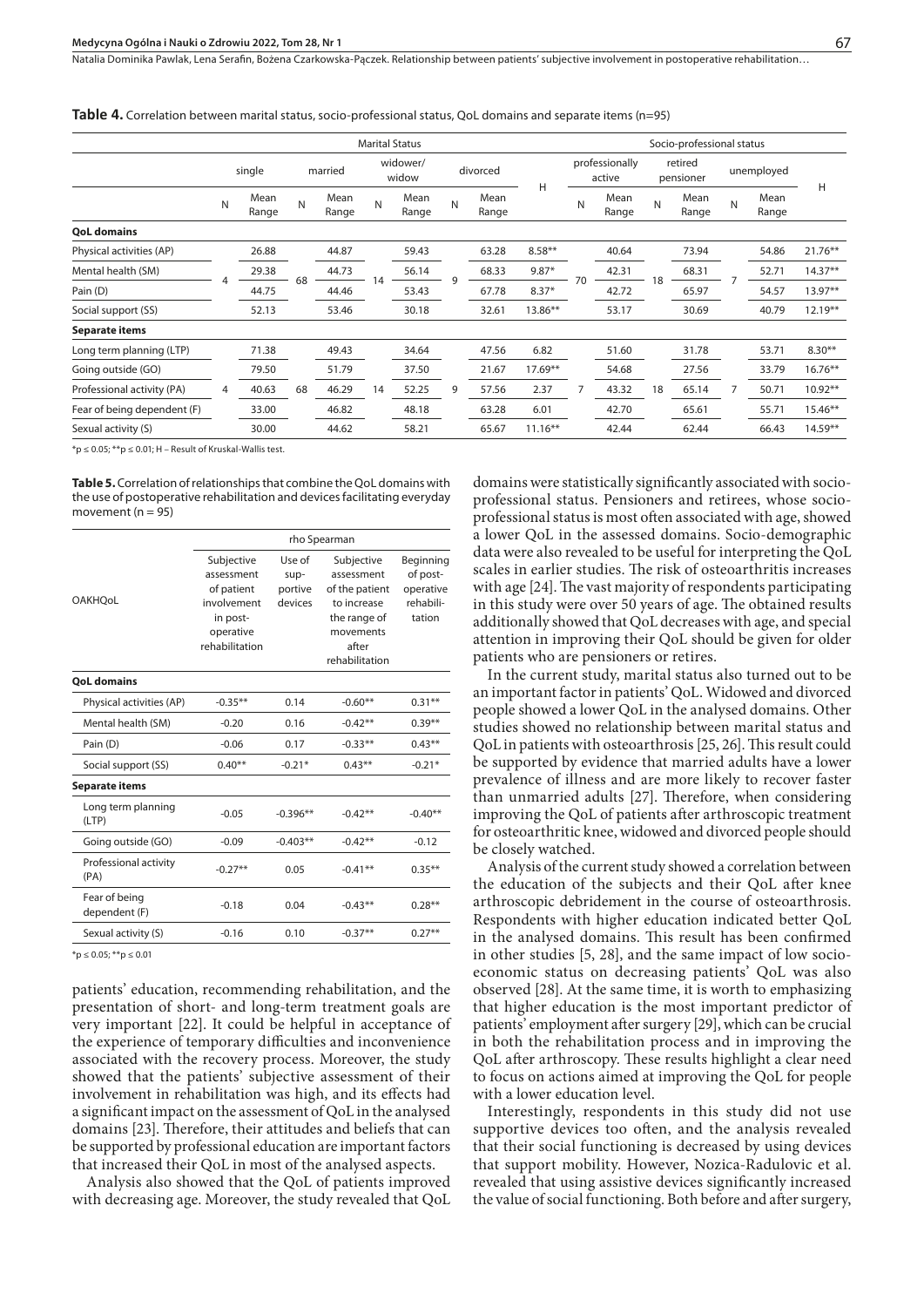osteoarthritis causes mobility problems or creates difficulties in everyday activities [8]. Using assistive devices or walking aids, such as a cane or crutch, can reduce pain in patients with knee osteoarthritis [30]. Tereso et al. revealed that different assistive devices should be prescribed depending on the state of recovery of the patient [31]. In the current study, respondents declared that their QoL in social support and social functioning decreased with the use of supporting devices, which may confirm that there is insufficient education in post-surgery management. This may be caused by the short period of time (around 2 months) after surgery when this study was conducted. However, encouraging patients to use supporting devices and providing training in the proper use of equipment is thus an important aspect of education provided by health care professionals in both hospital wards and orthopaedic clinics, as this practice improves the QoL of patients.

**Limitation of the study.** The study has some limitations. Firstly, the size of the study group was small, thus limiting the generalization of results. Future studies should consider increasing the scope to increase the generalization of the results. Secondly, despite the earlier validation, the chosen tool in Polish could not respect all the subscales of the Mini-OAKHQoL questionnaire. Due to low reliability and lack of correlations between variables in the social functioning subscale, this domain had 2 items that were considered as separate items in the study. Before undertaking future research, a full validation of the Polish version of the scale should be carried out, along with a factor analysis. Thirdly, the study should be repeated at a greater time interval after the operation using an extended multi-stage study of the variability of the studied characteristics, because 2 months seems too short a time for assessment of the analysed variables to be based on discussion and analysis of the topic.

#### **CONCLUSIONS**

The study can be used as a guide to developing targeted interventions to improve the QoL of patients after arthroscopic debridement for osteoarthritic knee. Analysis showed that respondents functioned best in the area of social support, and worst regarding the physical activity domain of QoL. Thus, the activities of professional healthcare should mainly focus on this aspect of functioning.

Improved QoL is most necessary for the older group of patients (pensioners/retires) with a lower education level, and divorced/widowed people. Furthermore, in order to improve long-term treatment results and QoL in many aspects, patients› involvement in rehabilitation, understanding supportive activities in rehabilitation, and using supporting devices are necessary. Therefore, professional educational activity should be continually implemented as an important aspect of the therapeutic process, and for the improvement of treatment outcomes.

**Relevance for clinical practice and nursing education.**  The results of the analyses were aimed at examining the relationship between the subjective involvement of patients in postoperative rehabilitation and quality of life after arthroscopic treatment of knee osteoarthritis. Nurses are the first healthcare professionals to care for the patient in the 24 hours after surgery. They are an indispensable

link in the therapeutic team, taking an active part in the process of qualification and rehabilitation. Nurses can also have a significant impact on improving the quality of life of patients after surgery through educational activities that will significantly affect the recovery of elderly patients (retirees/ pensioners), with a lower level of education and those who are divorced or widowed. The results obtained confirm that postoperative rehabilitation has a positive effect on the QoL of patients after knee arthroscopic debridement with osteoarthritis. The development of standards would make it possible to improve the QoL of patients treated with surgery, as well as allow experts to create an 'ideal learning process'.

#### **REFERENCES**

- 1.Theofilou P. Quality of Life: Definition and Measurement. Eur J Psychol. 2013; 9(1): 150–62. doi: 10.5964/ejop.v9i1.337
- 2.Goetz C, Ecosse E, Rat AC, Pouchot J, Coste J, Guillemin F. Measurement properties of the osteoarthritis of knee and hip quality of life OAKHQOL questionnaire: an item response theory analysis. Rheumatol. (Oxford). 2011; 50(3): 500–5. doi: 10.1093/rheumatology/keq357. Epub 2010
- 3.Briani RV, Ferreira AS, Pazzinatto MF, Pappas E, De Oliveira Silva D, Azevedo FM. What interventions can improve quality of life or psychosocial factors of individuals with knee osteoarthritis? A systematic review with meta-analysis of primary outcomes from randomised controlled trials. Br J Sports Med. 2018; 52(16): 1031–1038. doi: 10.1136/bjsports-2017-098099
- 4.Moshki M, Hashemizadeh H, Khajavi A, Minaee S, Vakilian F. Content Comparison of Health-Related Quality of Life Measures in Heart Failure Based on the International Classification of Functioning, Disability, and Health: A Systematic Review Protocol. J Tehran Heart Cent. 2018; 13(3): 144–152. PMID: 30745929; PMCID: PMC6368918
- 5.Kawano MM, Araújo IL, Castro MC, Matos MA. Assessment of quality of life in patients with knee osteoarthritis. Acta Ortop Bras. 2015; 23(6): 307–10. doi: 10.1590/1413-785220152306150596. PMID: 27057143.
- 6.Trăistaru MR, Kamal D, Maria DT, Zorilă MV, Alexandru DO, Rogoveanu OC, Radu M, Kamal KC. Complex evaluation in patients with knee osteoarthritis. Rom J Morphol Embryol. 2019; 60(1): 167–174. PMID: 31263841
- 7.Abbott JH, Usiskin IM, Wilson R, Hansen P, Losina E. The quality-of-life burden of knee osteoarthritis in New Zealand adults: A model-based evaluation. PLoS One. 2017; 12(10): e0185676. doi: 10.1371/journal. pone.0185676. PMID: 29065119; PMCID: PMC5655469
- 8.Radulovic TN, Lazovic M, Jandric S, Bucma T, Cvjetkovic DD, Manojlovic S. The Effects of Continued Rehabilitation After Primary Knee Replacement. Med Arch. 2016; 70(2): 131–4. doi: 10.5455/ medarh.2016.70.131–134. Epub 2016 Apr 1. PMID: 27147789; PMCID: PMC4851500
- 9.Basedow M, Hibbert P, Hooper T, Runciman W, Esterman A. Australians with osteoarthritis: satisfaction with health care providers and the perceived helpfulness of treatments and information sources. J Multidiscip Healthc. 2016; 9: 387–94. doi: 10.2147/JMDH.S110751. PMID: 27578982; PMCID: PMC5001666
- 10.Pellisé F, Vila-Casademunt A, Ferrer M, Domingo-Sàbat M, Bagó J, Pérez-Grueso FJ, Alanay A, Mannion AF, Acaroglu E. European Spine Study Group, ESSG. Impact on health related quality of life of adult spinal deformity (ASD) compared with other chronic conditions. Eur Spine J. 2015; 24(1): 3–11. doi: 10.1007/s00586-014-3542-1. Epub 2014 Sep 14. PMID: 25218732
- 11.Epstein J, Osborne RH, Elsworth GR, Beaton DE, Guillemin F. Crosscultural adaptation of the Health Education Impact Questionnaire: experimental study showed expert committee, not back-translation, added value. J Clin Epidemiol. 2015; 68(4): 360–9. doi: 10.1016/j. jclinepi.2013.07.013. Epub 2013 Sep 29. PMID: 24084448
- 12.Epstein J, Santo RM, Guillemin F. A review of guidelines for crosscultural adaptation of questionnaires could not bring out a consensus. J Clin Epidemiol. 2015; 68(4): 435–41. doi: 10.1016/j.jclinepi.2014.11.021. Epub 2014 Dec 17. PMID: 25698408
- 13.Abdul Kadir A, Mohd Arif MF, Ishak A, Hassan II, Mohd Noor N. Adaptation and Validation of the Malay Version of the Osteoarthritis Knee and Hip Quality of Life Questionnaire among Knee Osteoarthritis Patients. Biomed Res Int. 2018; 2018: 4329751. doi: 10.1155/2018/4329751. PMID: 29955601; PMCID: PMC6000845